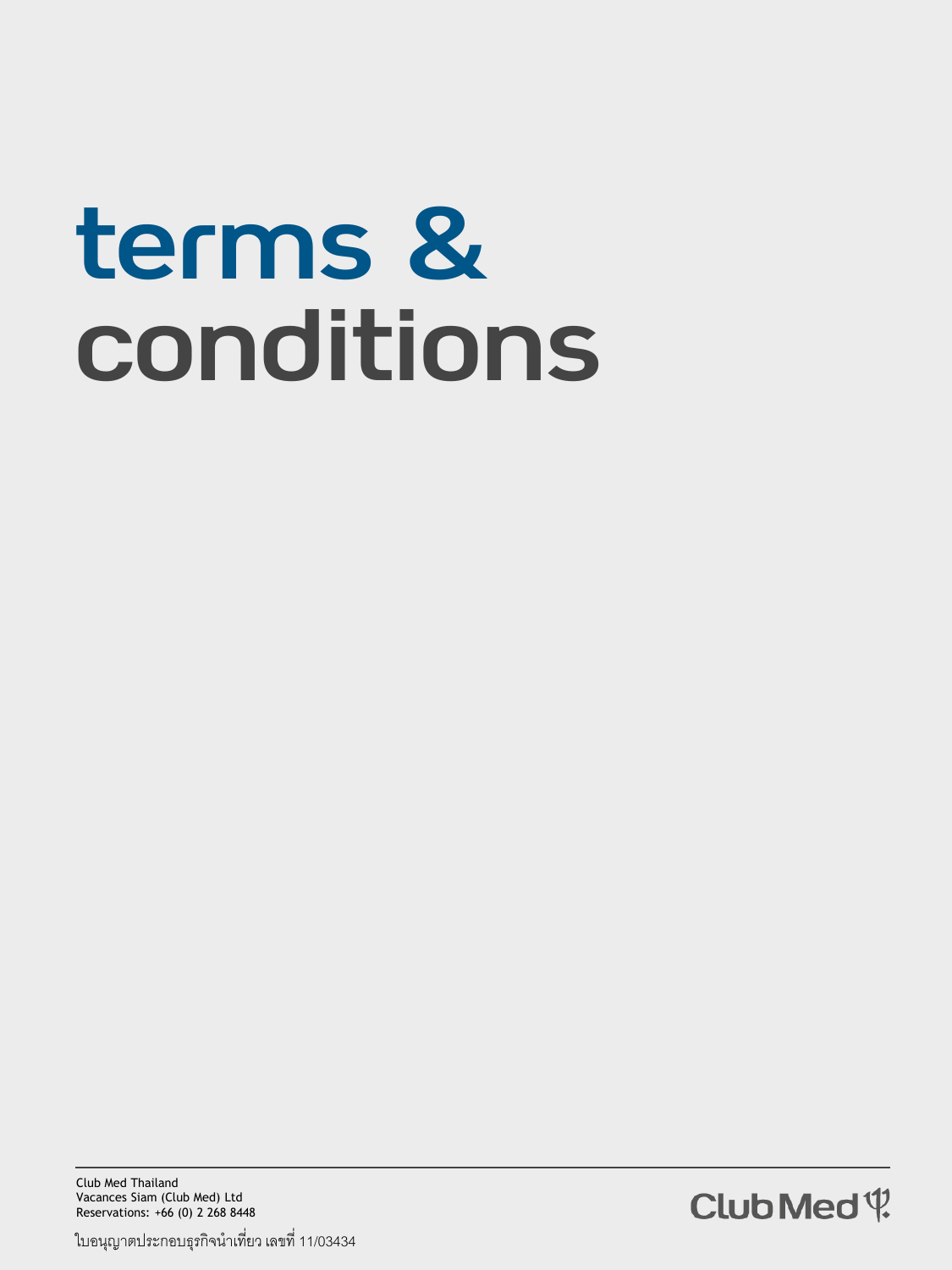### general terms & conditions

PLEASE READ THESE BOOKING CONDITIONS CAREFULLY. SUBMISSION OF BOOKING INDICATES ACCEPTANCE OF THESE BOOKING TERMS & CONDITIONS.

#### **Defined terms**

"Club Med", "we" and "us" means one or more of the companies within the Club Mediterranee Group of companies including without prejudice to the generality of the expression, Club Med Asie S.A. and their respective subsidiaries and associated companies. "Club Med Sales Office" means Vacances Siam (Club Med) Ltd. Tax ID. 01055 2900 4236 the agent through which you made your booking. "Resort" means the Club Med resort of your Club Med holiday. "Club Med Operator" means our Club Med entity operating the Resort. "You" means the person who has signed the booking form and "your guests" means the people for whom your booking is made for your Club Med holidays.

#### **1. Price**

Prices for Club Med holidays are quoted in Thai Baht currency THB on the basis of exchange rates and transportation costs in effect at the time of publication and are subject to revision and surcharge at any time prior to departure in the event of exchange rate or transportation cost variations.

#### **2**. **Price Inclusions in your Club Med Holiday**

#### **When you book a Resort Only Package:**

Stay at the Resort:

- Accommodation at the Resort. Published prices are on twin share basis. Children under 12 may be required to share a room with parents and published children's prices reflect this possibility.
- Breakfast, lunch and dinner with wine and beer during lunch and dinner.
- All day drinks and snacks at the bar (except for selected liquors) outside of meal times.
- All Resort activities and facilities included in the package as described in the product information (as scheduled by the Resort and subject to change).

#### **When you book an Air/ Ferry/ Coach/ Train Package:**

Includes the above stay at the Resort and:

- Round trip airplane/ ferry/ coach/ train ticket.
- Return local transfers where the Club Med Resort is located from airport/ ferry terminal/ coach/ train terminal to the Club Med Resort.

#### **Not Included in your Club Med Holiday Package Price:**

- Cost of passport, visas, vaccinations, health certificates and health requirements.
- Airport taxes, insurance fees, fuel/airline surcharges.
- Excess baggage charges.
- Charges for additional "a la carte" activities and products/services not included in the package or at additional charges such as premium drinks at the bar, optional tours and excursions, personal purchases at the boutique, spa services, Baby and Petit Club Med® facilities, baby sitting services, laundry services, and certain additional "a la carte" sports activities and equipment rental (such as diving, skiing, snowboarding, golf and related equipment rental).

#### **Outside Tours and Stays:**

For the Club Med holiday package including outside tours operated by external providers or overnight stays at non-Club Med hotels, only the twin share hotel room, breakfast and transfers are included in the price during those outside tours or overnight stays unless otherwise specified in the itinerary.

#### **Special Requests:**

Requests for disabled/reduced mobility rooms must be made via our Club Med Sales Office at time of booking. Other room requests made via our Club Med Sales Office are dependent on the Resort and availability on the day of arrival at the Resort. Families booking rooms may be interconnecting or located in different buildings or floors depending on the Resort and availability on the day of arrival at the Resort.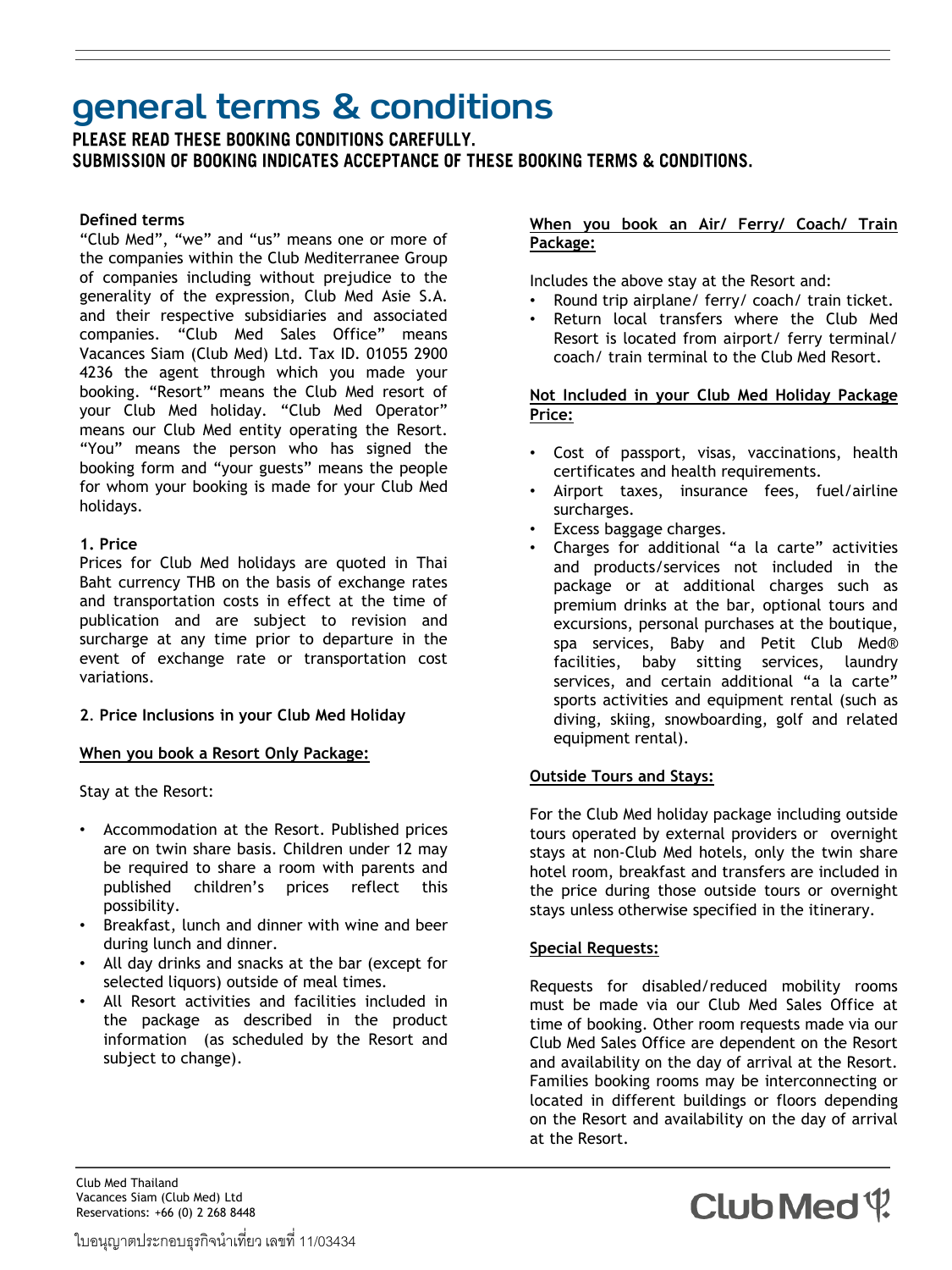#### **3. Terms of Booking & Payment**

#### **Legal Capacity and Authorization:**

#### By making a booking:

1. You represent and warrant that you have the legal capacity and authority to make the booking and to accept these booking terms & conditions on behalf of yourself and your guests in your booking country and the country of your Club Med holiday.

2. You acknowledge and agree that it is mandatory for any minor in the country of the Club Med holiday to be under the care and the liability of:

- the minor's parents or legal representative; or
- the accompanying person with the required written authorization from the minor's parents or legal representative for the care and the liability of the minor by the accompanying person, during the stay in the Resort, failing which Club Med reserves the right to refuse the minor's booking or refuse entry to or to remove the minor from the Resort without refund or compensation.

#### **Payment:**

Each Club Med holiday must be prepaid in full before departure. Your reservation will only be confirmed when we receive all payment for the Club Med holiday cost when due :

For bookings made outside of 30 days before the guest's scheduled departure:

**Deposits**: A deposit of 50% of total package and any other due charges for any airplane/ ferry/ coach/ train ticket included in your package must be paid at the time of booking to secure and validate your booking. Additional deposits may apply for certain Club Med Resorts (ie: 20% of total package land costs for Villas & Chalets and any due charge for transport) at time of booking.

**Final Payment**: The balance of the Club Med holiday cost must be paid at least **30 days** before the guest's scheduled departure. Failure to provide final or full payment 30 days prior scheduled departure may result of Club Med cancelling your booking without refund or compensation.

#### For booking made 30 days or less before the guest's scheduled departure:

**Full Payment**: The Club Med holiday cost must be paid in full at the time of booking to secure and validate your booking inside 30 days of travel.

#### **Promotional packages:**

Full Payment is required for all promotional and discounted packages upon confirmation of rooms and transport arrangement.

#### **Value Added Tax:**

• Value-added Tax ("VAT"): Unless otherwise stated, prices stated in any brochure or price list for a Club Med holiday package are *inclusive* of VAT.

#### **Booking and Travel Documents**

At the time of booking, you must provide us with full names and dates of birth of your guests and yourself as they appear on your respective passports.

You must only list on a booking the guests who will be physically attending the Resort. Any listing on a booking of a guest who will not be physically attending the Resort (to benefit from price variances, occupancy and benefit or for other reasons) may result in your booking being changed with the imposition of additional charges by us or your booking being cancelled without refund or compensation. Infants must also be listed on a booking but they do not count towards occupancy levels on bookings.

You are responsible for checking and confirming the accuracy of all travel information (eg. name as per passport and dates of travel etc.) in your booking prior to submission and in the travel documents issued (eg. voucher and tickets etc.) upon receipt. We will not be held responsible if the travel information is subsequently found to be inaccurate resulting in the forfeiture of your Club Med holiday.

**You and your guests are responsible for ensuring the following before departure:** 

- Valid passport with a minimum 6 months validity from the date of return
- Visas where required depending on nationality and the country of visit
- Recommended vaccination, health certificates and health requirements

We will not be held responsible if you or your guests do not have the proper entry documentation resulting in the forfeiture of your Club Med holiday.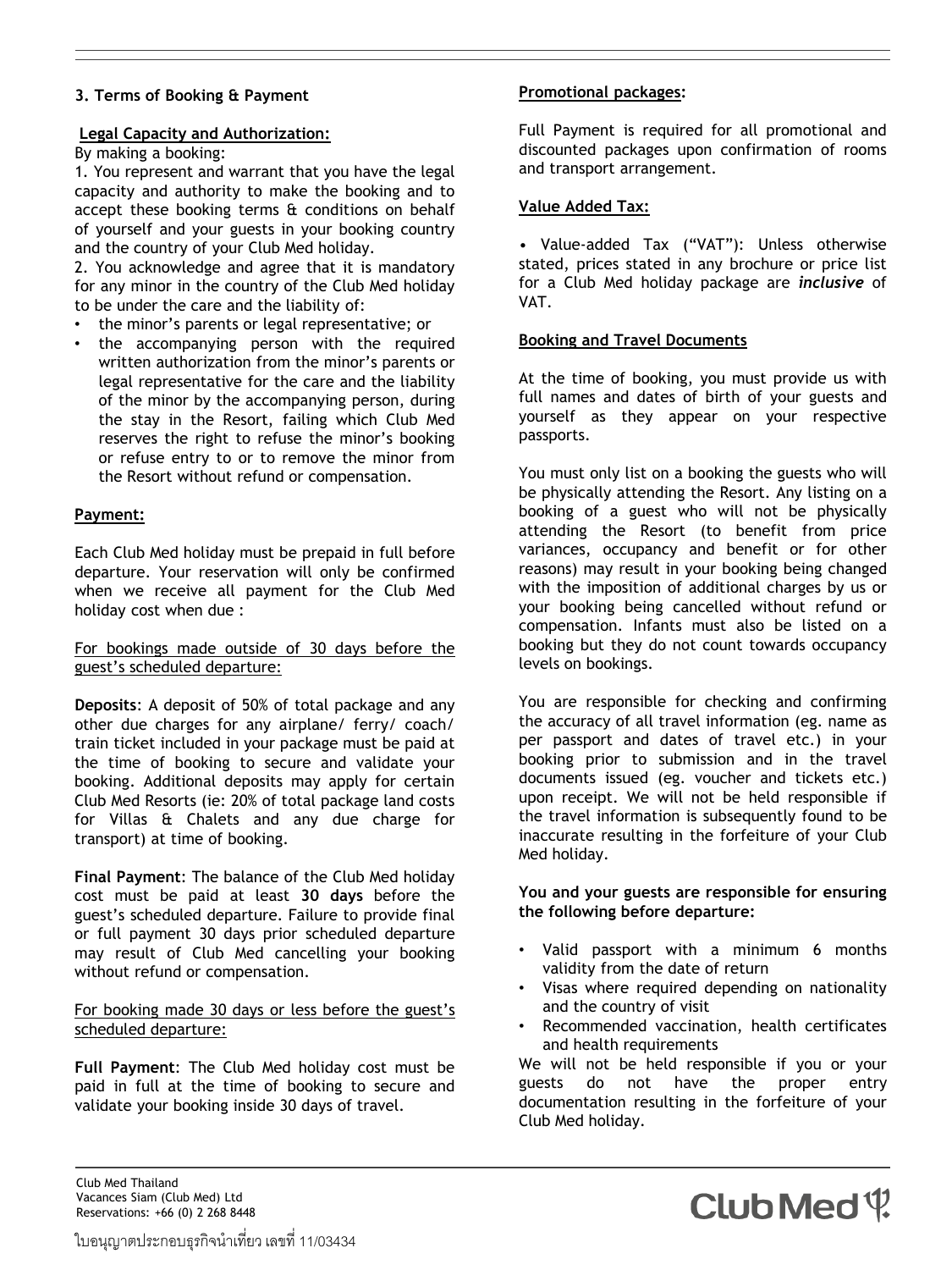#### **4. Changes & Cancellations by You**

Changes made outside of 30 days of scheduled departure:

Written notification from the person who made the booking or your travel agent on your behalf must be received by our Club Med Sales Office.

Changes (eg. name change, change of destination, change of dates etc.) shall incur an administration charge of Baht 1,000 per guest. Changes are subject to the availability at the Resort and (in the case of Club Med holiday Air/Ferry/Coach/Train Packages) to the availability of Air/Ferry/Coach/Train tickets. Where Air/Ferry/Coach/Train tickets have been issued, ticket amendment or cancellation charges shall apply (see **Airlines and Other Transportation Carriers**).

If the new booking is of lesser value from the original booking, we will not refund the difference in pricing. If the new booking is of greater value, you will be required to pay for the new price and any other pricing variances due.

In all cases, changes will only be confirmed when we receive payment of all resulting charges and increases in the Club Med holiday cost at the time of your change request.

Changes made within 30 days of scheduled departure:

Changes will be treated as a full cancellation of the original arrangements made by you and cancellation charges will apply.

#### **Cancellation by You**

Written notification from the person who made the booking or your travel agent on your behalf must be received by our Club Med Sales Office. The date of receipt of the cancellation notice will be day the cancellation fees will be applied.

You will have to pay the applicable cancellation charges per person for the Club Med stay as follows:

| <b>Notifications received by Us</b>        | <b>Charge</b>              |
|--------------------------------------------|----------------------------|
| 30 days or more before scheduled departure | <b>Administration fees</b> |
| 15 to 29 days before scheduled departure   | $30\%$ of cost             |
| 08 to 14 days before scheduled departure   | $50\%$ of cost             |
| 0-07 days before scheduled departure       | $100\%$ of cost            |
| After scheduled departure                  | $100\%$ of cost            |

**Promotional packages:** All promotional Air and /or Resort packages are strictly non-refundable, non-transferrable and no amendments are allowed once full payment is received

Club Med Thailand Vacances Siam (Club Med) Ltd Reservations: +66 (0) 2 268 8448 Where Air/Ferry/Coach/Train tickets have been issued (in the case of Club Med holiday Air/Ferry/Coach/Train Packages), ticket amendment or cancellation charges shall apply (see **Airlines and Other Transportation Carriers**). We reserve the right to cancel any Air/Ferry/Coach/Train ticket held on behalf of yourself and your guests with a 100% cancellation fee.

#### **Unused Stays, Services and Transportation by You during your Club Med holiday**

No refund or credit will be given to you for unused days at the Club Med Resort or unused transportation resulting in your late arrival or premature departure. No refund or credit will be given to you for unused pre-booked or paid services (eg. tours and excursions, spa services, Baby and Petit Club Med® facilities, transfers, sports and equipment hire etc.). The Resort's curtailment of stay or unused facilities written declaration does not constitute in any circumstances a promise of a refund or credit.

#### **Extensions or Upgrades by You during your Club Med holiday**

Should you decide to extend your Club Med holiday and/or upgrade your room whilst in the Resort, you will be charged the local rate and full payment must be made on-site in local currency. The extension of your Club Med holiday will be subject to the availability in the Resort and (in the case of Club Med holiday Air/Ferry/Coach/Train Packages) the availability of Air/Ferry/Coach/Train ticket (and payment of any related costs and charges) to ensure your return.

#### **5. Modification and Cancellation by Us**

#### **Changes by Us**

It is unlikely that we will have to make any changes to your Club Med holiday after booking but we reserve the right to do so if required or deemed necessary by us.

We reserve the right to modify or withdraw tours, itineraries, specific programs, activities or facilities at any time and without notice and without liability for any loss. We may modify the list of activities (eg. the type of sports activities on offer) and list of facilities (eg. the restaurants and bars open) in the Resorts as well as the dates of opening and closure of the Resorts (depending on the occupancy of the Resort or for other reasons). The availability of certain sports and water sports activities especially is dependent on season or on weather and sea conditions for the comfort and safety of our guests. Where possible, you will be advised of such modification and/or withdrawals which you should be aware of prior to your scheduled departure.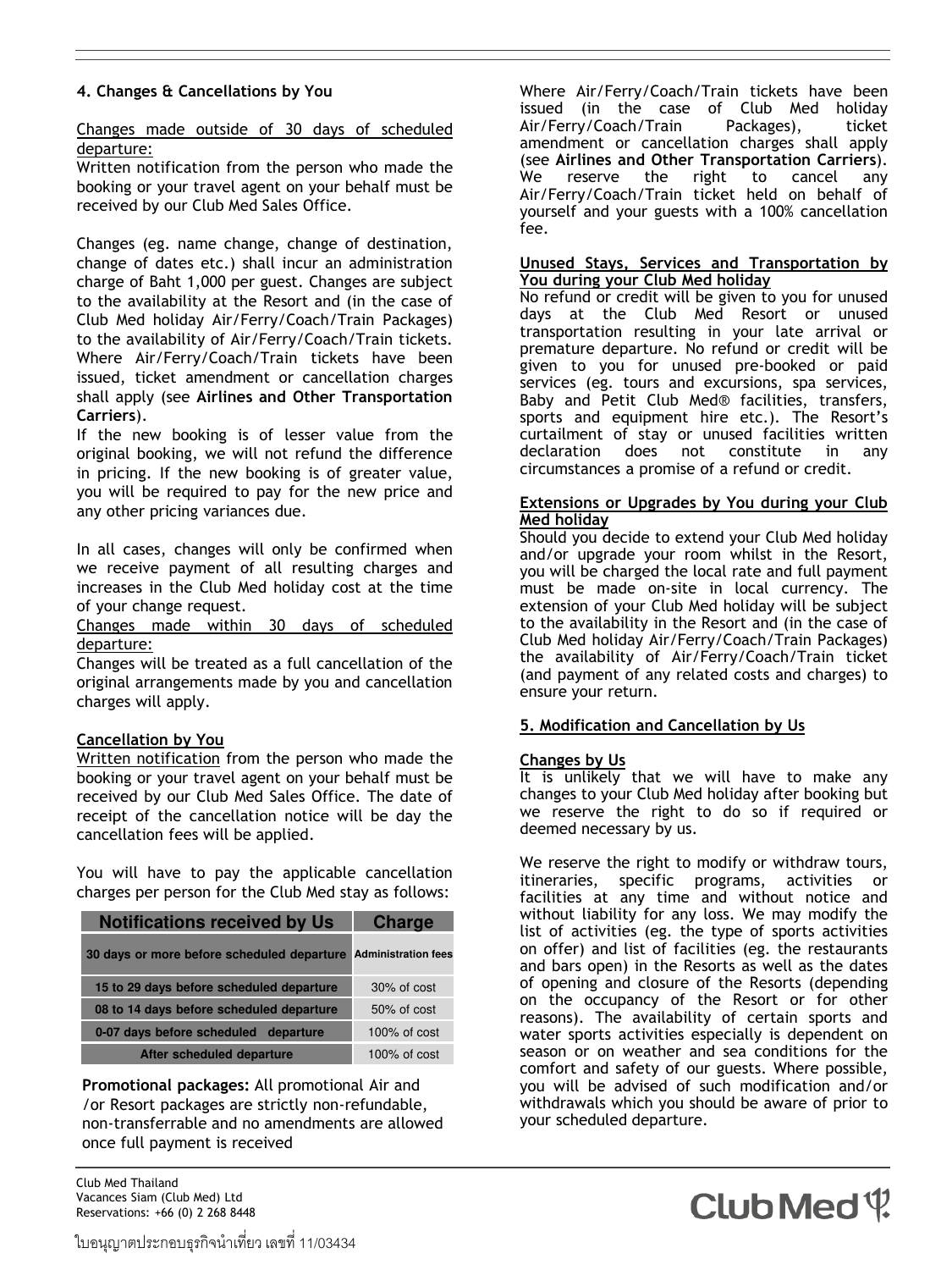Should we be unable to provide the type of accommodation you have booked at the Resort, we will, upon your return, refund, if applicable, any difference in price between the accommodation you had booked and the accommodation you were allocated, upon receipt of a written declaration issued by the planning department on-site stating the accommodation arrangements received.

All activities organised by external providers and booked on-site is subject to change by the external providers. The organisation of these activities, together with the consequences of any modification and/or withdrawal of these activities will remain under the sole responsibility of the relevant external providers.

#### **Cancellation by Us**

It is unlikely that we will have to cancel your Club Med holiday after booking but we reserve the right to do so if required or deemed necessary by us.

In this event, we will inform you or your travel agent as soon as practicable and you will have the choice of having a refund of monies paid to us for your Club Med holiday or accepting an offer of an alternative date or alternative Club Med destination of comparable standard from us, if available (we will refund any price difference if the alternative Club Med destination is of a lower value and you will pay any price difference if the alternative Club Med destination is of a higher value). Where you have made independent transportation arrangements (not arranged through us), you will be offered a refund of the monies paid to us for your Club Med holiday (for accommodation at the Club Med Resort) to allow you to use your independent transportation arrangement to the same destination to avoid any change or cancellation fees.

#### **6. Responsibility**

Unless otherwise stated, all bookings and other arrangements made by us and our representatives as agents for our Club Med Operator and/or the external providers are made on this basis:

1. That all services are subject to the laws of the country in which they are provided and services need not be provided by us or the external providers if they cannot be provided without breaching any relevant law;

2. That we reserve the right to withdraw, alter or otherwise modify tours, itineraries, specific programs, facilities or activities at any time without notice;

3. That you agree to be bound by the rules of Club Med governing stays at Club Med resorts and the local regulations in force in the country where they are located and to comply with Club Med management's lawful and reasonable instructions and directions and that we are entitled to refuse entry to and to immediately remove any guest from the Club Med resort without refund or compensation for any serious breach of the rules, regulations, instructions and directions, nonpayment, intoxication, disturbance or nuisance to the Club Med resort or its guests, and/or objectionable, improper or undesirable behavior or activities and that you shall be liable for any loss, damage or personal injury you may cause at the Club Med resort;

4. That a guest participating in the activities and/or using the facilities at the Club Med resort is at the guest's own risk and further acknowledges and assumes the additional risks when participating in sports and other similar activities intrinsically involving risk of physical injury greater than those encountered in daily life and the guest absolves us, and our representatives from any and all liability in contract

or in tort for any injury, illness, damage, loss, accident, expense, delay or other claim from any cause whatsoever arising from such participation and/or use;

5. That the stay at the Club Med resort and the services and inclusions on Club Med holidays will be governed by the laws of the country where the Club Med resort is located and those services and inclusions are provided, and any legal action or any claim concerning any loss arising in respect of the same will be dealt with in the courts of that country.

Our Club Med Sales Office acting only as a wholesaler does not own, manage, control or operate any Club Med resort, any transportation vehicle, any hotel, cruise ship or restaurant, or any external service providers and disclaims for itself and its agents and representatives, all responsibility or liability in contract or in tort for any injury, illness, damage, loss, accident, expense, delay or other claim from any cause whatsoever, (including negligence) occurring during, arising out of, or relating to stays at the Club Med resorts.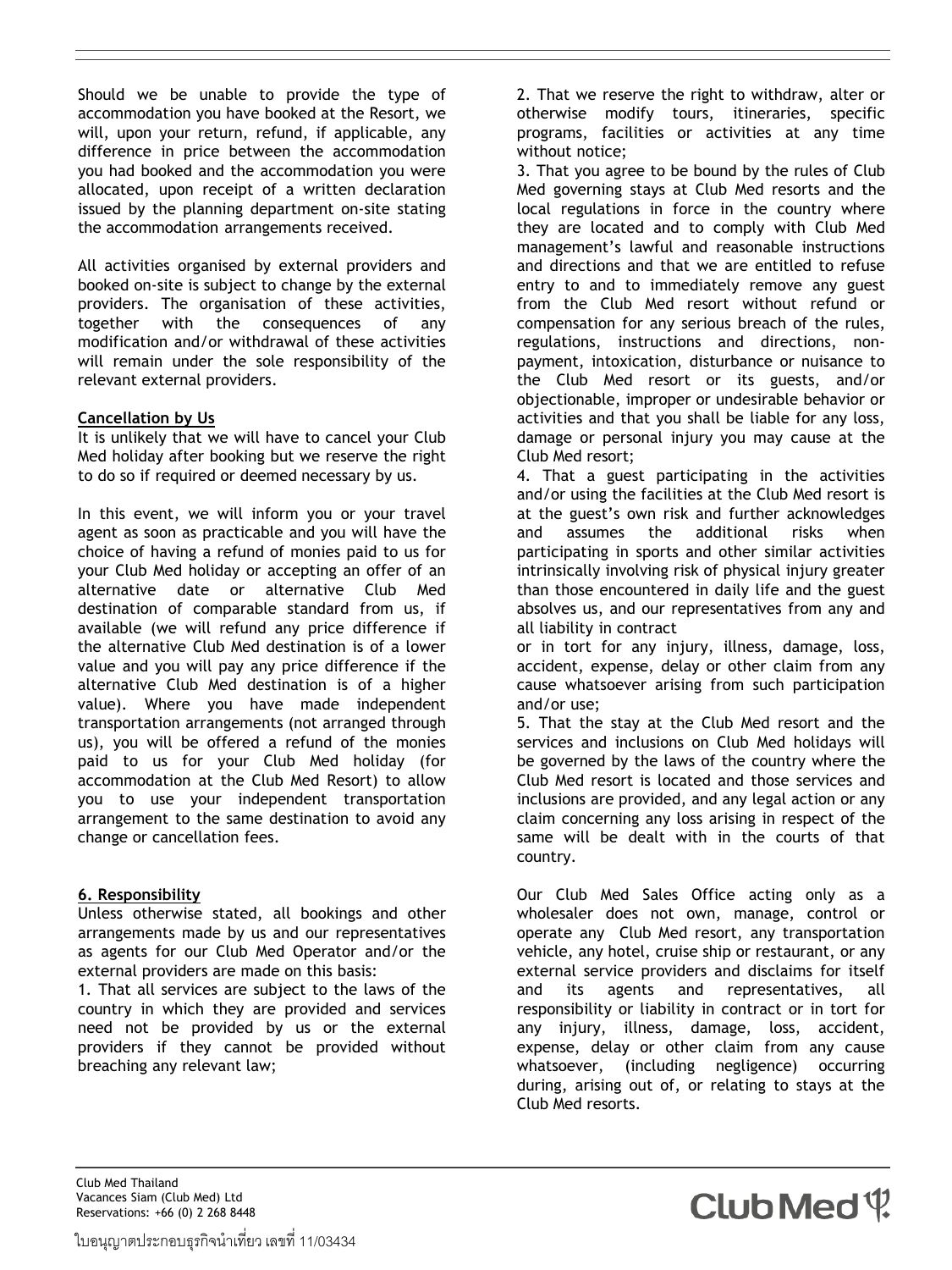Other than your stay at the Club Med resorts, all other services and inclusions on Club Med holidays (including, as appropriate, non-Club Med accommodations, sightseeing, excursions, transfers, air or other transportation and associated activities and facilities) are arranged by us or our representatives solely in the capacity of agent for the respective external providers and neither we, nor our representatives, accept any responsibility or liability nor shall we be responsible or liable in contract or in tort for any injury, illness, damage, loss, accident, expense, delay or other claim from any cause whatsoever, (including negligence) arising in any relation to any of these services and inclusions and associated facilities and activities or other services provided by any of the external service providers, nor for any cancellation of or changes in itineraries or schedules or additional expense or loss of vacation time incurred by guests, resulting therefrom.

#### **7. Airlines and Other Transportation Carriers**

The passenger ticket in use by a carrier providing transport for a guest on a Club Med holiday will, when issued, constitute the sole contract between the guest and the carrier for that transportation.

Our Air/Ferry/Coach/Train Packages are organised in conjunction with scheduled journeys, itineraries and timetables that are provisional and subject to change without notice. We cannot accept responsibility for transport delays, changes or cancellations resulting from Acts of God, weather, traffic, airport conditions, strikes or other causes, or liability for additional expenses or loss of vacation time incurred by guests, resulting there from.

We assume no responsibility or liability in the event you miss your transportation due to weather or traffic conditions, or late arrival of your connecting transportation, or for any other reason beyond our control. If you utilise other transportation for connections to and from your transportation, you should allow sufficient time to take into account delays or possible cancellations.

Upon ticket issuance, any amendment or cancellation of tickets are subject to the cancellation and amendment policy of the transportation carrier. Where it is possible to revalidate/reissue tickets (subject to the approval of the transportation carrier), administrative fee will apply and any difference in the fare and/or taxes are to be borne by you.

Depending on the transportation carrier, it may take between 3 to 6 months before the refunded amount is returned to you. All promotional tickets are non-refundable and non-transferrable and nonre-routable and no amendments are allowed once the tickets are issued.

#### **8. Force Majeure**

We regret that we cannot accept liability or pay you compensation where the performance of our contractual obligations is prevented or affected by "force majeure". A failure to comply or a delay in complying with these terms and conditions by Club Med or our Club Med Sales Office which is caused by force majeure means that we will not pay you compensation if we have to cancel or change your Club Med holiday in any way because of circumstances beyond our control prior or after departure. In these booking conditions "force majeure" will include (but shall not be limited to) Acts of God, war, threat of war, riot, civil or political unrest, strikes, boycott or industrial action or dispute, terrorist activity threatened or actual and its consequences, natural or nuclear disaster, fire, adverse weather conditions, epidemics and pandemics, action in compliance with any act, regulation, ordinance, by-law or permit or with any lawful direction, order or request of any responsible authority or court, closure of ports or airports, air traffic control delays, unavoidable technical and/or financial problems with transportation or the Resort or any other cause whatsoever reasonable beyond the control of Club Med or our Club Med Sales Office.

#### **9. Timing Within Which to Submit Claims**

No claims arising out, or relating to stays at Club Med resorts shall be accepted after **30 days** of the return date and all claims must be made in writing. Prior to this date, we will endeavor to amicably resolve any issues pertaining to a guest's stay with a view to the most reasonable terms possible.

#### **10. Interpretation**

Save as otherwise provided, these Booking Terms & Conditions contain the parties entire understanding in relation to its subject matter and there are no conditions, warranties, promises, representations or obligations written or oral expressed or implied in relation to that subject matter other than those expressly stated or referred to therein.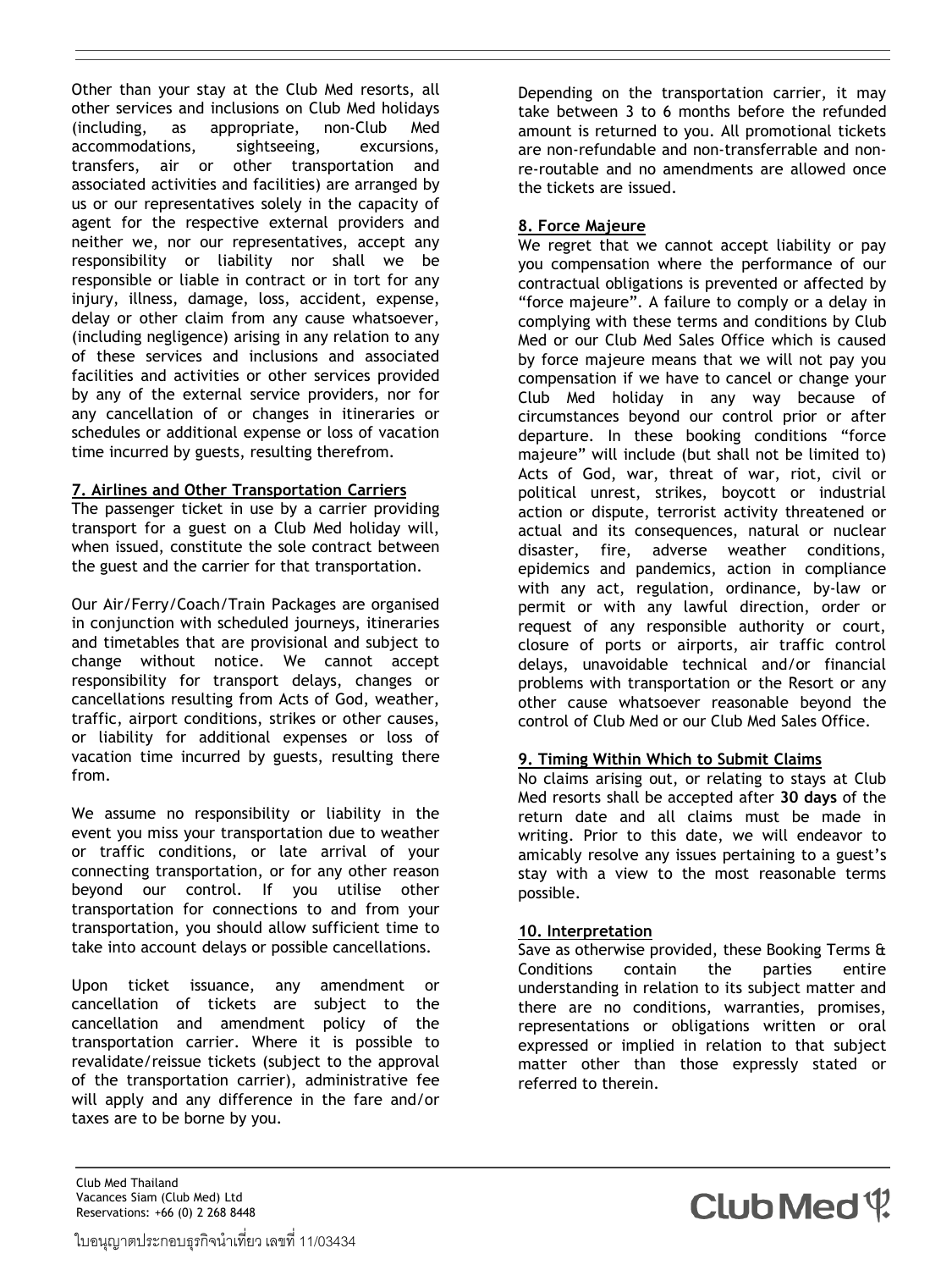Nothing in these Booking Terms & Conditions will be read to exclude, restrict or modify and of the provisions of any laws which, by law, cannot be excluded, restricted or modified. However to the extent that the laws permit liability for the breach of any condition or warranty to be limited by us or by any external providers, that liability shall be limited to the party in breach providing the services again, paying the cost of having those services provided again, or providing a refund for the services.

For Club Med holiday packages on Club Med 2 cruise ship, additional terms and conditions are applicable and set out in a separate "Extract of Passenger Contract" leaflet, copies of which are available on request. For online bookings and great members loyalty program, specific terms and conditions are applicable and available on our website.

You and your guests are [required][requested] to familiarize yourselves and adhere with the "Club Med Holiday Travel Guidelines & Tips" provided as part of the travel documents issued by us at time of booking.

**Please note:** These Booking Terms & Conditions are subject to change without notice.

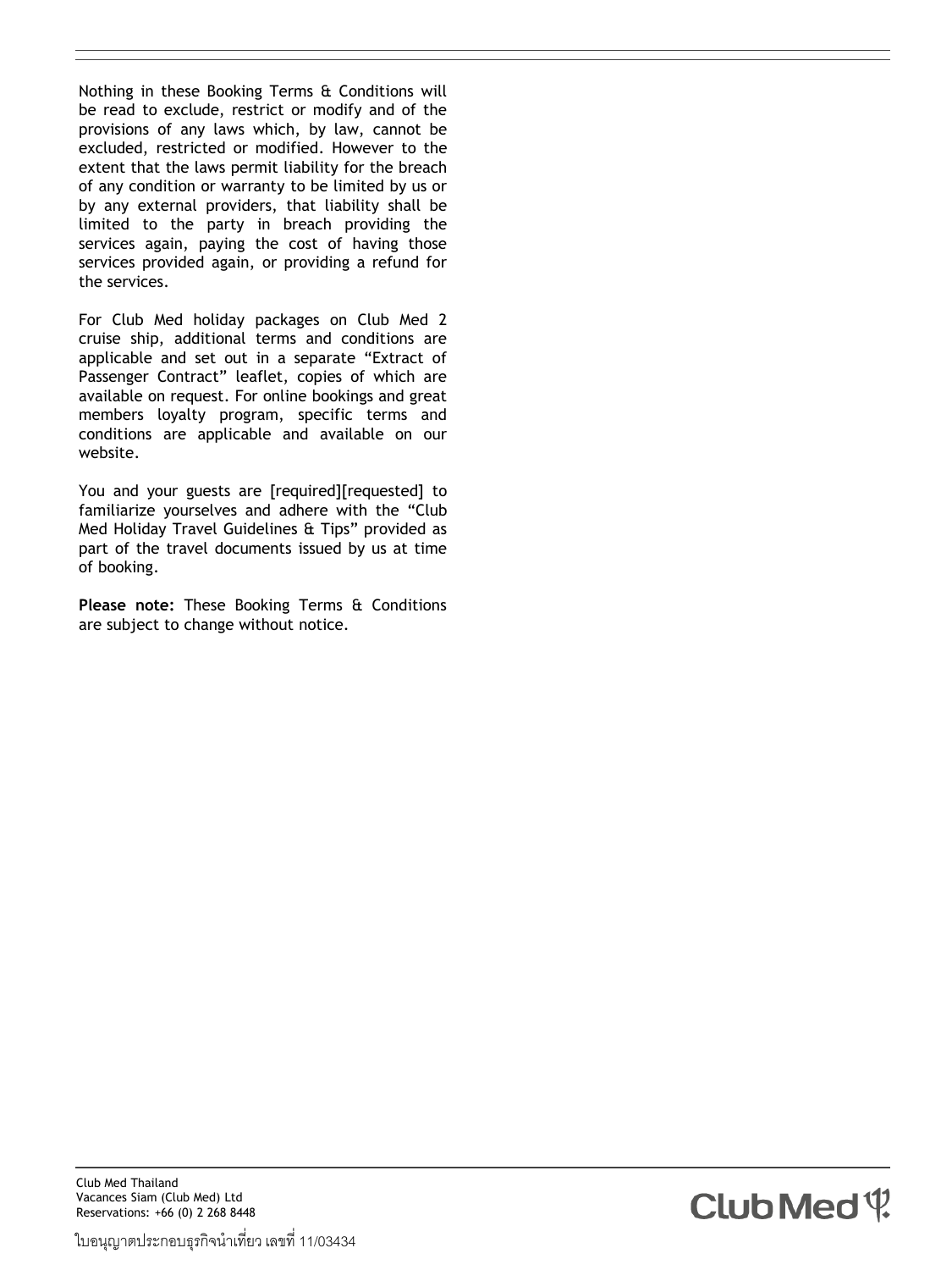## holiday guidelines & tips



ใบอนุญาตประกอบธุรกิจนำเที่ยว เลขที่ 11/03434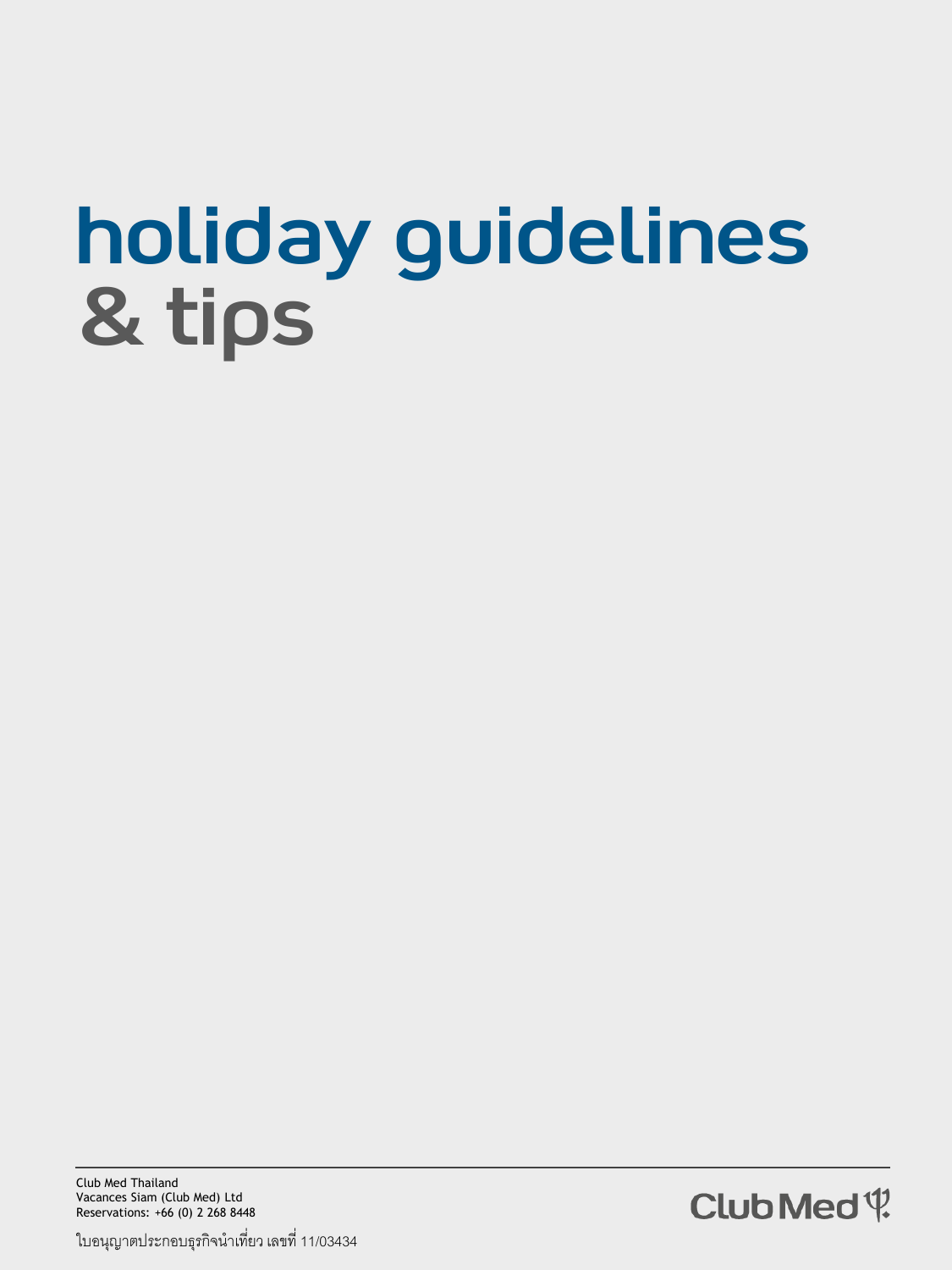## **general holiday guidelines & tips**<br>PLEASE READ THESE RECOMMENDATIONS TO MAKE THE MOST OF YOUR HOLIDAY.

#### **TRAVEL INSURANCE**

Club Med implements a strict policy in terms of standards of operations, safety and security at each of its Resorts, but there is no guarantee that loss, damage or injury will not occasionally occur despite Club Med's best efforts. Club Med advises that you get adequate insurance coverage to suit your needs for your Club Med Holiday. [As part of its inclusions, Club Med includes a basic travel insurance for guests to help you travel with more peace of mind. Details of this included insurance and its benefits are set out in the "Club Med Insurance Cover" booklet, copies of which are available from our website www.clubmed.co.th or your travel agent. Club Med recommends you to seek additional insurance coverage to suit your needs.]

| <b>A Summary of your Club Med Basic Travel Insurance Benefits</b>                               |                                                          |
|-------------------------------------------------------------------------------------------------|----------------------------------------------------------|
| • Personal liability                                                                            | \$200,000 USD                                            |
| • Luggage, personal effects, money and documents                                                | \$2,000 USD (excess \$50 or<br>15% whichever is higher)  |
| • Cancellation, curtailment and delay                                                           | unlimited (excess \$50 or 15%<br>whichever is higher)    |
| • Additional benefits                                                                           | \$3,000 USD (excess \$125 or<br>15% whichever is higher) |
| • Accidental death or disablement                                                               | \$12,000 USD                                             |
| · Overseas medical expenses                                                                     | \$7,800 USD (excess \$50)                                |
| Please note: Terms and Conditions of the travel insurance are subject to change without notice. |                                                          |

#### **HEALTH**

#### **Health Policy**

Club Med implements a strict and comprehensive health policy at each of its Resorts, but there is no guarantee that all of our Resorts are virus free despite Club Med's best efforts. We advise that you take some precautions before you depart and for the duration of your stay.

#### **Health Check Before Departure**

Regardless of where you are travelling to, we recommend you seek expert travel advice on health issues prior to departure. We advise you consult your physician prior to departure and inform them of your destination. Your physician will indicate to you if your state of health is compatible with the stay that you have planned, notably if you have any ongoing treatments, if you have any chronic conditions, if you are pregnant, if your child is under the age of two or if you are showing any allergic conditions. Also take the time to check the validity of your vaccinations and those of your children.

Club Med Thailand Vacances Siam (Club Med) Ltd Reservations: +66 (0) 2 268 8448 Club Med will not refund any of your stay or additional costs (cancellation, repatriation, hotels, taxis, etc.) if you are unable to comply with the health procedures required in some part of the world and to access our Petit and Baby Club Med programs.

#### **Medical Assistance During Your Stay**

You will find, in certain Resorts, depending on their medical facilities, a nurse and/or a doctor. They cannot, except in the case of treatment such as the provision of comfort or first aid, replace the local doctor, who is alone authorised to fully practice medicine.

Club Med provides 24-Hr travel emergency and assistance and evacuation assistance services for serious accidents and incidents in the Resorts. If your state of health justifies it, Club Med may use the services of Europ Assistance who will advise, or not, and will decide, where appropriate, on the practicalities of repatriation.

#### **Disease Prevention**

We remind you that certain conditions not specific to the journey, are likely to be contracted no matter where you go (e.g.. seasonal viral, sporadic, influenza or intestinal infections). Others are specific to the host country or linked to the climate conditions and to the microbiological environment. Club Med takes every measure in order to reduce their impact, but cannot guarantee you protection against any pathogen. As for new emerging risks, Club Med has taken and will continue to take, where appropriate, the necessary preventive measures in the Resorts of the areas affected.

Certain viral or parasitic diseases (dengue, malaria, etc.) are transported and carried by mosquitoes in inter-tropical zones: we advise you to use skin repellent products and clothing suitable for the tropics, more specifically for certain periods of the year and the day, notably the evening. The taking of medication may be necessary. This requires the advice and a prescription from your physician. If, in the three months following your return, you need to see a doctor for fever-like symptoms, you must imperatively inform him of this stay abroad.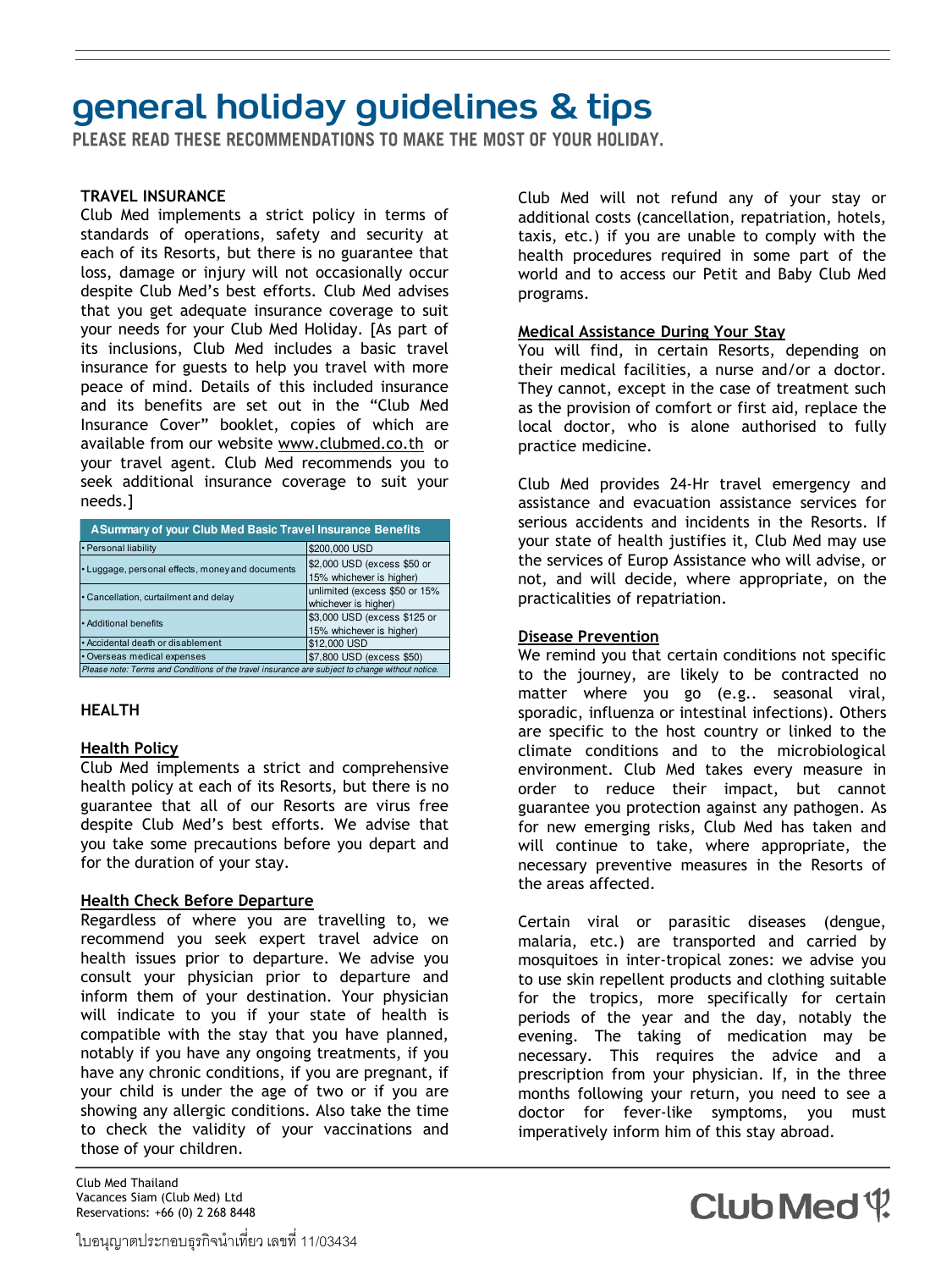#### **DIET**

#### **Dietary Precautions & Climate Changes**

Club Med ensures, through its hygiene checks, the maximum hygiene at all stages of the food preparation and presentation in its Resorts. However, the change in eating habits and/or climate change may cause a certain amount of inconvenience. Diarrhoea (gastroenteritis) is the health problem which affects travelers most frequently according to their destination as well as their resistance to a change of climate, environment and diet. Disorders are most often mild and can be cured in a few days with symptomatic treatments and appropriate oral rehydration. Gastro symptoms can affect any travellers especially families and group of friends interacting together. If symptoms are also accompanied with a fever, they may require a specific treatment, notably among children under the age of two. Regularly washing your hands with soap considerably reduces the risk of intestinal infections. As preventive policy, Club Med offers hand sanitizers at your disposal in key areas of our Resorts to help reduce germs / illness spreading.

#### **Allergies**

1. Any person likely to be allergic to a specific food component is invited to check locally at the Resort with the kitchen Chef before consuming food. It is also advised that clients bring any responsive treatment (like epipen) for all known allergies. Should you or your guests have any specific dietary or health requirements, we recommend that you confirm with your travel agent that such dietary or health requirements can be met whilst on a Club Med holiday.

2. Please note that employees supervising the kids clubs are not permitted to administer any medication to children attending kids clubs. If a child has food allergies, meals taken within the kids clubs program will have to be accompanied by a parent.

#### **KIDS CLUBS**

Club Med provides dedicated facilities for Baby Club, Petit Club and Mini Club Med at selected Resorts with trained staff according the specific age group of the child. The participation of children attending the Baby Club Med or Petit Club Med is offered at an additional charge.

#### **Special Requirements**

We consider that the health and safety of children attending its kids clubs is of paramount importance. Parents or guardians of children with special needs who intend to utilise the kids clubs are required to notify the Resort in advance of their stay of their child's special requirements.

#### **Accessibility**

Due to the limited number of places, we recommend you book your children with the Baby Club or Petit Club before your departure and when your booking is made. In order to gain admission to Baby Club Med and/or the Petit Club Med, guests must show that all of their children attending the Baby Club Med and/or the Petit Club Med have their vaccinations up to date (medical certificate, vaccination book or health book). In the case of Baby Club Med, the vaccinations must include the child's first shots against diphtheria, tetanus and polio.

#### **CARE OF PERSONAL BELONGINGS**

#### **Money**

Thanks to the Club Med Pass® payment card, available in most of the Resorts as payment method, you will have this option to pay for all your local purchases made at the different sales outlets of the Resort to minimise the need to carry cash during your holiday. A credit card (or cash) will be required to close your account upon checkout. We advise you not to take with you too many valuable items or jewellery.

#### **Belongings During Stay**

During your holiday, you must never leave important documents (passports, credit cards etc), jewellery or other valuables (mobile phone, iPads, cameras, etc) unattended in your room or around the Resort facilities and grounds. We accept no liability for valuables lost, misplaced or stolen that have not been deposited and locked in the safe in your room or in the Resort's main safe whilst you are on a Club Med holiday. We recommend that should you be concerned regarding your valuables whilst on a Club Med holiday, that all valuables be checked into safety deposit boxes where available at each Resort.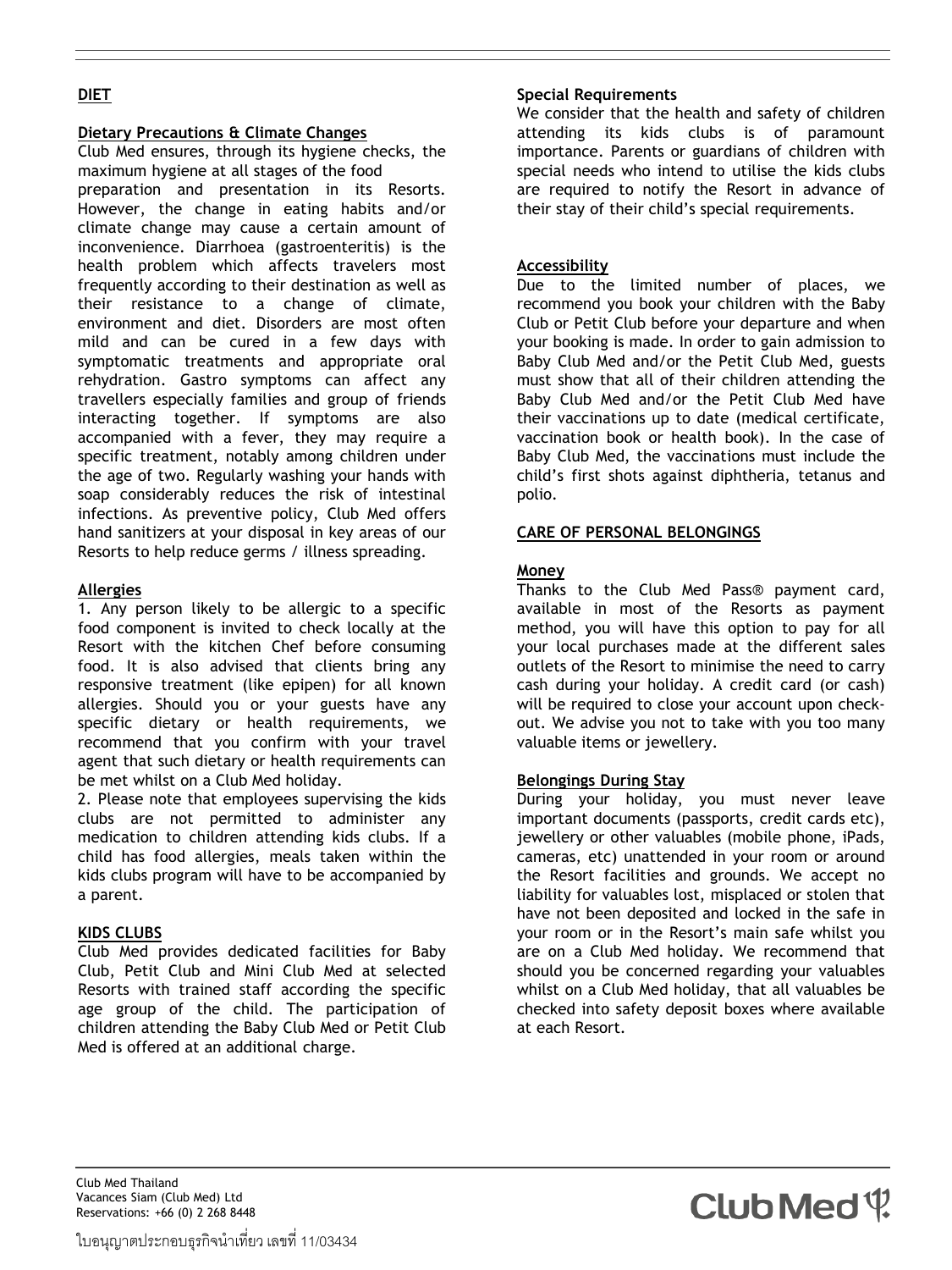#### **Belongings At Departure**

Prior to leaving the resort, please ensure that you witness your luggage and belongings being loaded onto your transfer vehicle and ensure that all luggage is clearly labelled with your full name, flight number and your destination address. Club Med cannot be held responsible in the event that you lose or leave behind personal items or other property on your holiday. We will always endeavor to find any lost property and return it to you if possible. We will only do so, on the understanding that Club Med is not liable for any subsequent loss of or damage to that property, please note that we will ask you to cover postage.

#### **MINOR POLICY**

#### **Care and Liability for Minors**

During his stay in our villages, it is mandatory for any minor to be under the care and the liability of his parents or his legal representative. If the accompanying person is not his parents or his legal representative, this accompanying person has to provide Club Med, upon booking, with a written authorization issued from the minor's parents or legal representative. This authorization will have to specify the conditions under which this accompanying person takes the care and the liability of the minor during the stay.

#### **Legal drinking age**

Persons under the legal drinking age are strictly forbidden to consume alcohol whilst on a Club Med holiday. Whilst Club Med employees are specifically trained to refuse service of alcohol to persons under the legal drinking age, it is the responsibility of the accompanying adult to ensure that persons under the legal drinking age in their care do not consume alcohol whilst at a Club Med Resort. **Club Med strictly follows local laws and regulations for drinking age and this information could change depending on the country visited**  (for example and not limited to: USA 21 years old / Indonesia 21 years old / Thailand 20 year old).

#### **ACTIVITES AND FACILITIES**

#### **Swimming pools**

You have access, in some of our Resorts, to the main swimming pool (even to several swimming pools in some Resorts). In certain Resorts, benefit from the Quiet or Zen Pools, for more relaxation and tranquility whose access is reserved exclusively for adults or youth over the age of 16 accompanied by an adult. In the 5 Trident Spaces of our Resorts (except in Kani and Valmorel), our G.M®s have exclusive access to the swimming pool of the 5 Trident Luxury Space.

A swimming disposal nappy is compulsory for children under 3 years.

 $\rightarrow$  Children are under the responsibility of their parents at all time when not with the Kids Clubs programs

#### **Non-Smoking Areas**

In all our Resorts, Villas and Chalets as well as on the Club Med 2 cruise ship, communal indoor spaces, rooms and cabins are non-smoking.

#### **Air-conditioning and Heating**

Air-conditioning/heating can be turned on or off at anytime during your stay at the manager's discretion and is subject to weather conditions.

#### **Wi-Fi Services**

Selected Resorts offer complimentary Wi-Fi in common areas or inside the room as part of the inclusions. Please refer to our website for additional information on complimentary Wi-Fi**.**

#### **SUN**

#### **Sun Protection**

We advise you to use suitable sun protection, to plan ahead for limited exposure times and to drink lots of water in the heat.

#### **Pet and Animals**

No pets and Animals will be allowed in the resorts